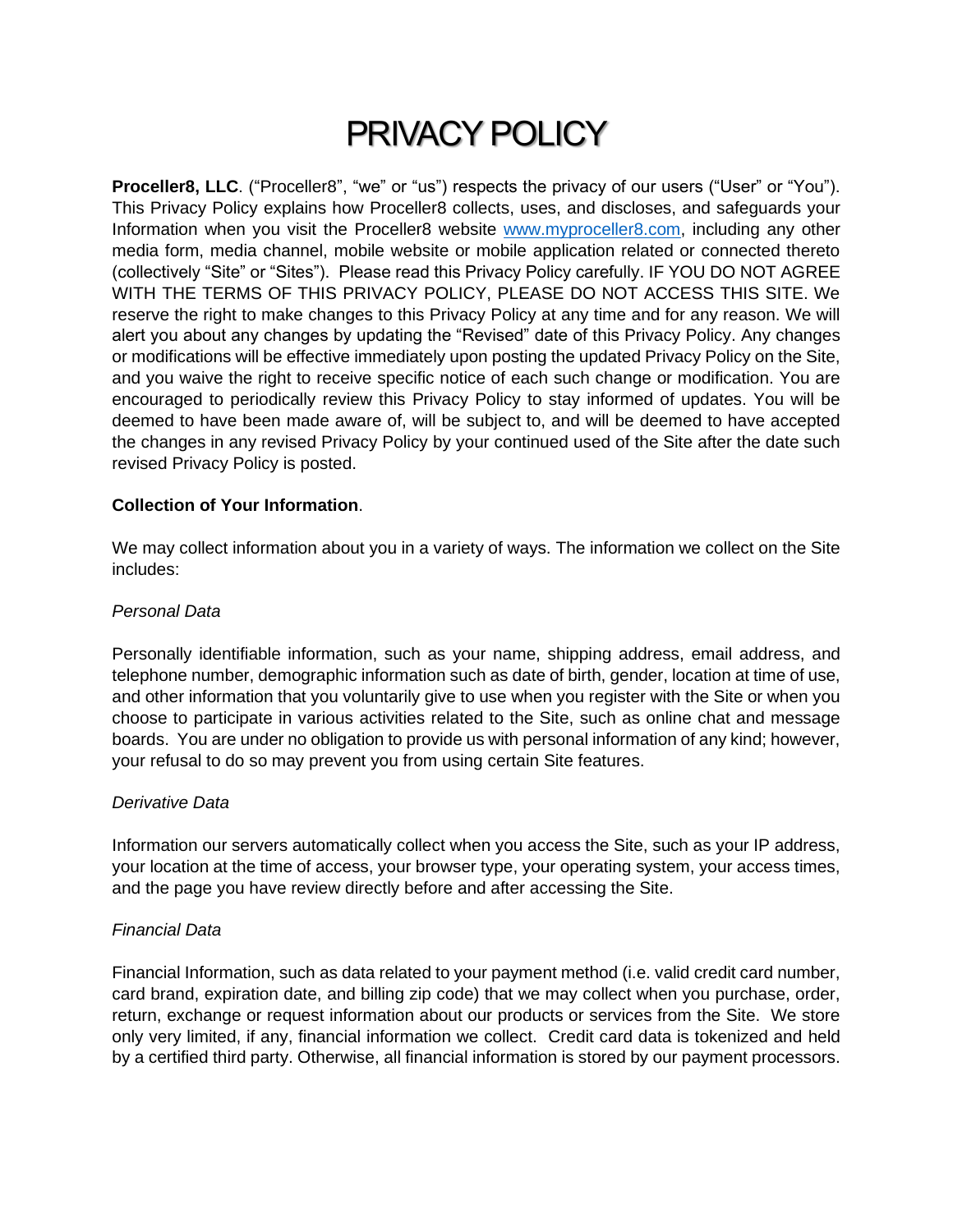# *Facebook Permissions.*

This Site may by default access your Facebook basic account information, including your name, email, gender, birthday, current city, profile picture, URL, as well as other information that you choose to make public. We may also request access to other permissions related to your account, such as friends, check-ins, and likes. You may choose to grant or deny us access to each of these permissions. For more information about open authorization and Facebook permissions refer to the Facebook Permissions Reference Page.

# *Data from Contests and Giveaways*

Personal and other information you may provide when entering contests or giveaways and/or responding to surveys.

# **Use of Your Information**

Having accurate information about you permits us to provide you with a smooth, efficient, and customized experience. Specifically, we may use information collected about you via the Site to:

- Assist law enforcement and respond to subpoenas.
- Compile anonymous statistical data and analysis for use internally or with third parties.
- Create and manage your account.
- Deliver targeted advertising, coupons newsletters, and promotions, and other information regarding our website and mobile application to you.
- Email you regarding your account or order.
- Fulfill and manage purchases, orders, payments, and other transactions related to the Site.
- Monitor and analyze usage and trends to improve your experience with the Site.
- Notify you of updates to the Site.
- Offer new products, services, and/or recommendations to you.
- Perform other business activities as needed.
- Prevent fraudulent transactions, monitor against theft, and protect against criminal activity.
- Process payment and refunds.
- Resolve disputes and troubleshoot problems.
- Respond to product and customer service requests.
- Send you a newsletter or announcement.

# **Disclosure of Your Information**

We may share information we have collected about you on certain situations. Your information may be disclosed as follows: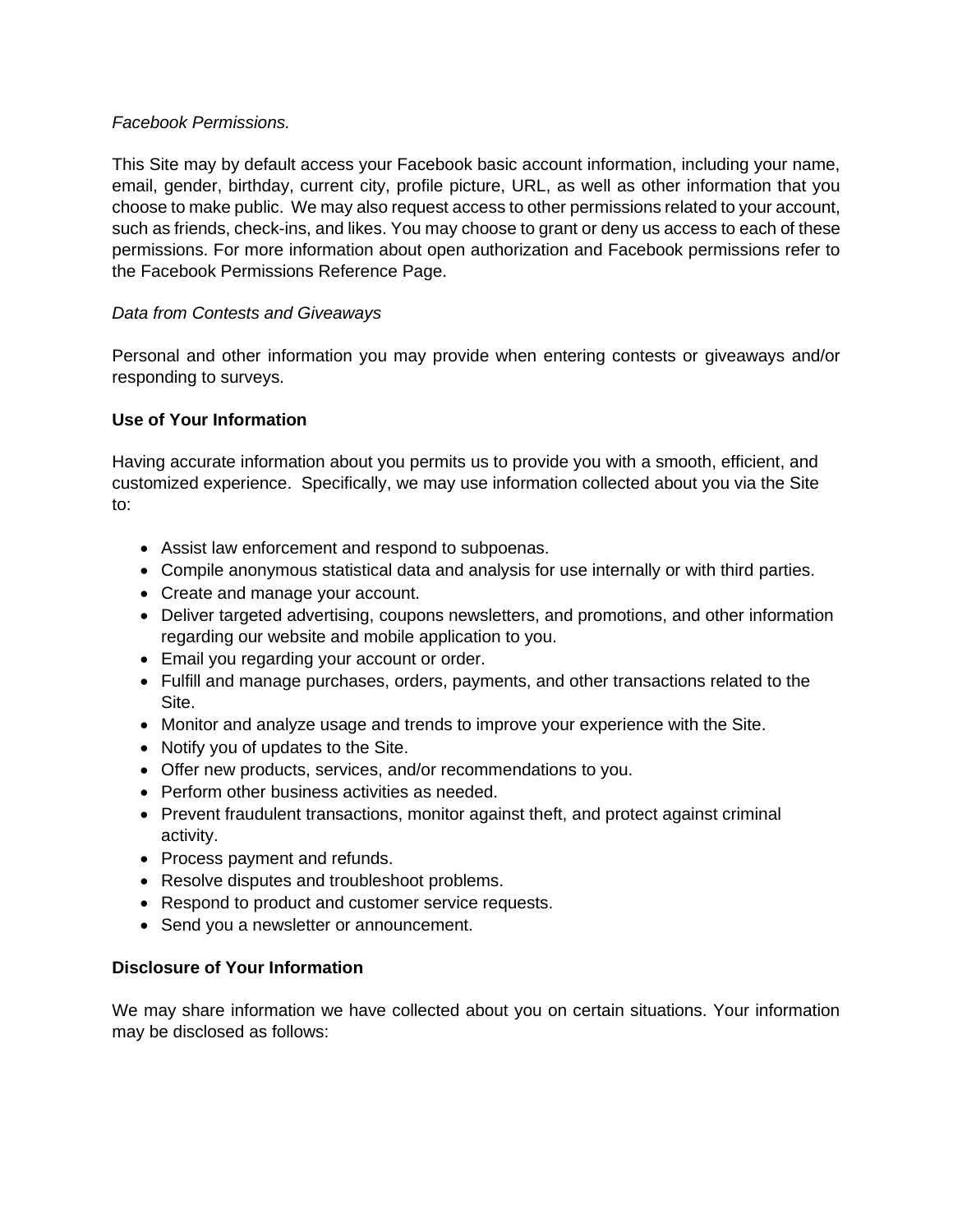## *By Law or to Protect Rights*

If we believe the release of information about you is necessary to respond to a legal process, to investigate or remedy potential violations of our policies, or to protect the rights, property, and safety of others, we may share your information as permitted or required by any applicable law, rule, or regulation. This includes exchanging information with other entities for fraud protection and credit risk reduction.

## *Third Party Service Providers*

We may share your information with third parties that perform services for us or on our behalf, including payment processing, data analysis, email delivery, hosting services, customer service, and marketing assistance.

## *Other Third Parties*

We may share your information with advertisers and investors for the purposes of conducting general business analysis. We may also share your information with such third parties for marketing purposes, as permitted by law.

## *Sale or Bankruptcy*

If we reorganize or sell all or a portion of our assets, undergo a merger, or are acquired by another entity, we may transfer your information to the successor entity. If we go out of business or enter bankruptcy, your information would be an asset transferred or acquired by a third party. You acknowledge that such transfers may occur and that the transferee may decline to honor commitments we made in this Privacy Policy.

# **Tracking Technologies**

#### *Cookies and Web Beacons*

We may use cookies, web beacons, tracking pixels, and other technologies on the Site to help customize the Site and improve your experience. For more information on how to use cookies, please refer to our Cookie Policy.

#### *Website Analytics.*

We may also partner with selected third-party vendors, such as Google Analytics, to allow tracking technologies and remarketing services on the Site through the use of first party cookies and thirdparty cookies, to allow us to analyze and track users' use of the Site, determine the popularity of certain content and better understand online activity. By Accessing this Site, you consent to the collection and use of this information by these third-party vendors. You are encouraged to review their privacy policy and contact them with any questions. We do not transfer personal information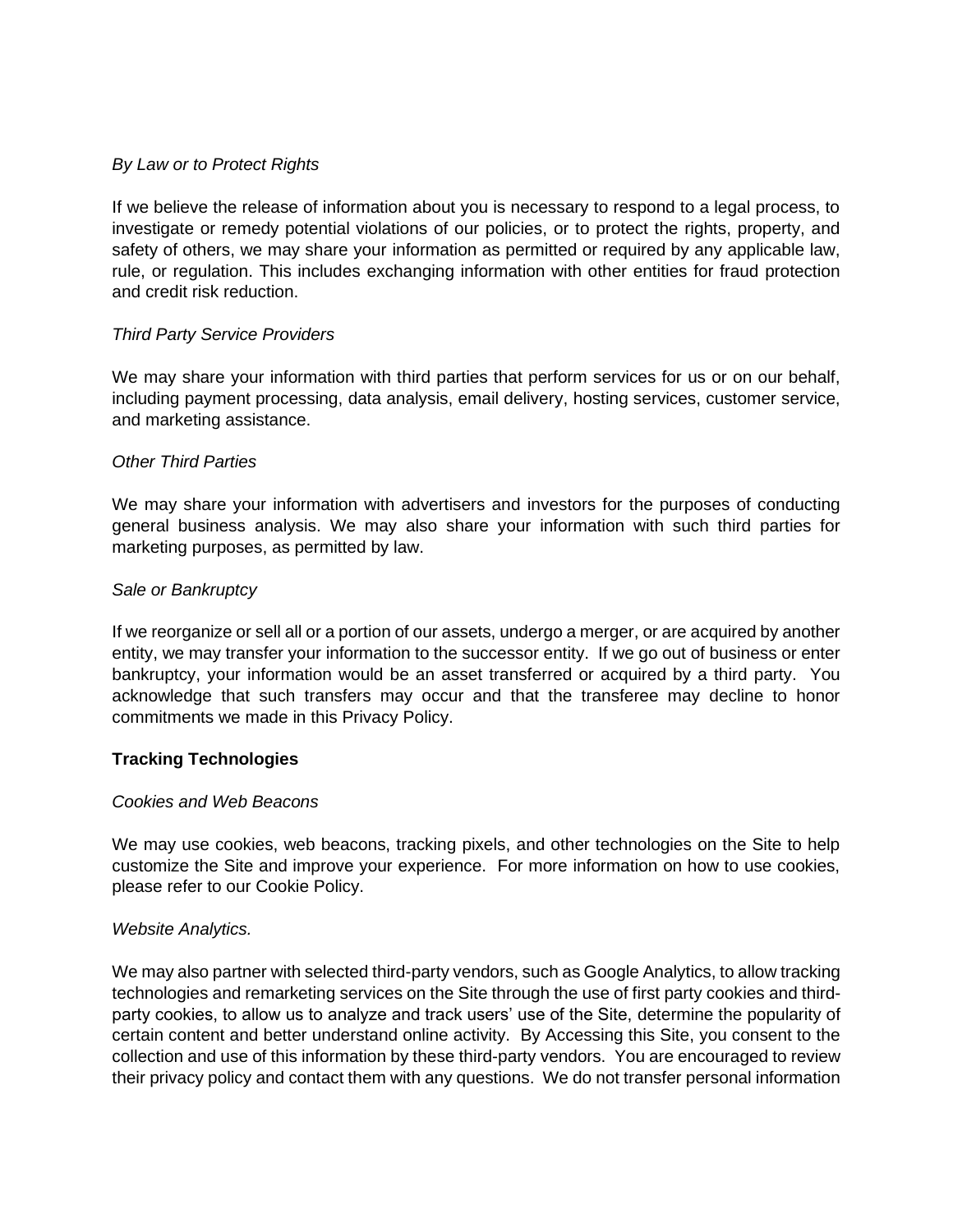to these third-party vendors. For more information about opting out of interest-based advertising visit optout.networkadvertising.org.

# *Controls for Do-No-Track Features*

Most web browsers and some mobile operating systems include a Do-Not-Track feature or setting you can activate to signal your desire for privacy and to not have your online browsing activity monitored and collected. If you set the Do-Not-Track signal on your browser, we will honor such signals.

## *Third-Party Websites*

The Site may contain links to third-party websites and applications of interest, including advertisements and external services, that are not affiliated with us. Once you have used these links to leave the Site, any information you provide to these third parties is not covered by this Privacy Policy, and we cannot guarantee the safety and privacy of your information. Before visiting and providing information to any third-party websites, you should inform yourself of the privacy policies and practices of the third party responsible for that website. We are not responsible for the contact or privacy and security practices and policies of any third parties, including other sites, services or applications that may be linked from the Site.

## **Security of Your Information**

We use administrative, technical and physical security measures to help protect your personal information. While we have taken reasonable steps to secure the personal information you provide us, please be aware that despite our efforts, no security measures are perfect or impenetrable. No method of data transmission can be guaranteed against interception and other types of misuse. Although we try to keep the information you trust us with secure, we cannot guarantee complete security of your information.

# *Children*

We do not knowingly solicit information from or market to children under the age of 13. If you become aware of any data we have collected from children under the age of 13, please notify us. Options Regarding Your Information

#### *Account Information.*

You may review or change the information in your account, or terminate your account by emailing customer support. Upon your request to terminate your account, we will deactivate or delete your account and information from our active databases. However, some information may be retained in our files to prevent fraud, troubleshoot problems, assist with investigations, and enforce our Terms of Use.

#### *Emails and Communications*